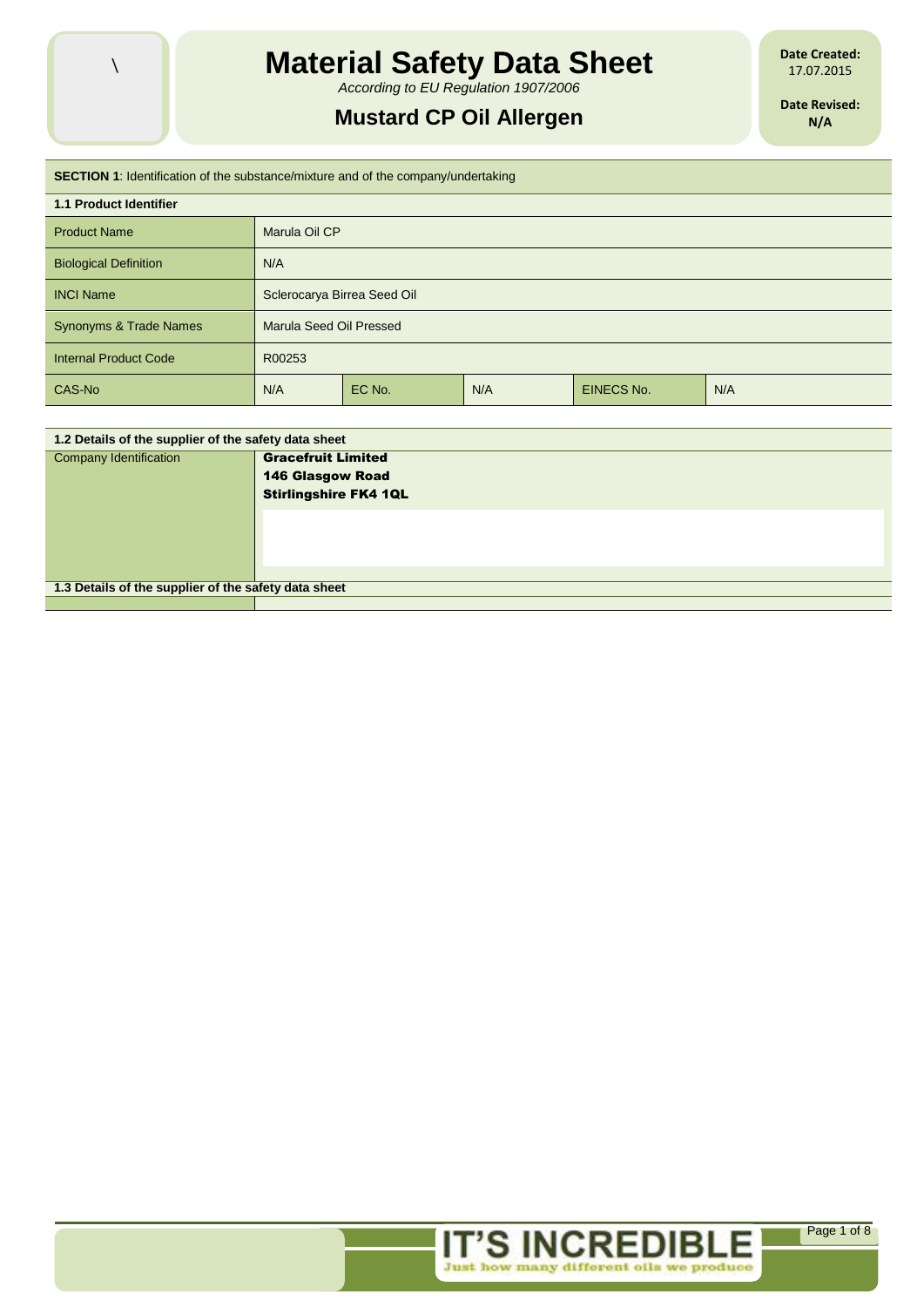*According to EU Regulation 1907/2006*

# **Mustard CP Oil Allergen**

**Date Created:** 17.07.2015

**Date Revised: N/A**

| <b>SECTION 2: Hazards identification</b>       |                               |  |  |
|------------------------------------------------|-------------------------------|--|--|
| 2.1 Classification of the substance or mixture |                               |  |  |
| Classification (67/548/EEC)                    | Not classified as a hazardous |  |  |
| Classification (EU 1272/2008)                  | Not classified as a hazardous |  |  |
|                                                |                               |  |  |

# **2.2 Label elements**

 $\overline{\phantom{a}}$ Ī

Label in accordance with Regulation (EC) No 1272/2008

| <b>GHS Label:</b>                                 | None        |
|---------------------------------------------------|-------------|
| Signal word:                                      | <b>None</b> |
| Contains                                          | <b>None</b> |
| <b>Hazard Statements:</b>                         | <b>None</b> |
| <b>Precautionary Statements:</b>                  | None        |
| <b>Supplementary Precautionary</b><br>Statements: | None        |

| 2.3 Other hazards                     |      |
|---------------------------------------|------|
| Adverse physio-chemical<br>properties | None |
| Adverse effects on human health       | None |
|                                       |      |

### **SECTION 3: Composition/information on ingredients**

# **3.1 Substances**

100% Sclerocarya Birrea Seed Oil

| 3.2 Mixtures   |                |  |
|----------------|----------------|--|
| <b>EU INCI</b> | <b>US INCI</b> |  |
| N/A            | N/A            |  |

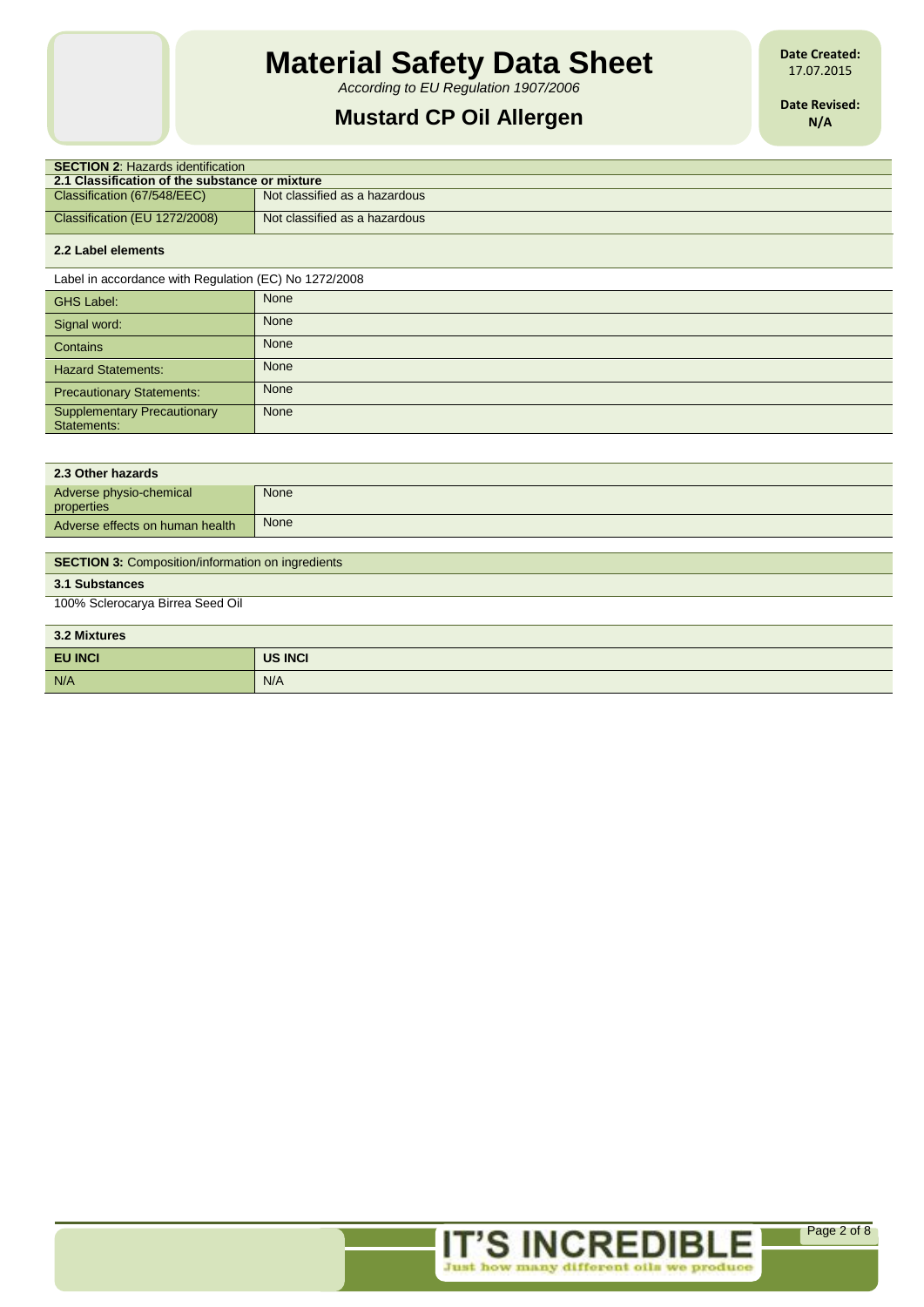*According to EU Regulation 1907/2006*

# **Mustard CP Oil Allergen**

**Date Created:** 17.07.2015

**Date Revised: N/A**

| <b>SECTION 4: First aid measures</b><br>4.1 Description of first aid measures |                                                                                                                                                                                                                                   |  |
|-------------------------------------------------------------------------------|-----------------------------------------------------------------------------------------------------------------------------------------------------------------------------------------------------------------------------------|--|
| General Information                                                           | <b>None</b>                                                                                                                                                                                                                       |  |
| Inhalation                                                                    | <b>None</b>                                                                                                                                                                                                                       |  |
| Ingestion                                                                     | <b>None</b>                                                                                                                                                                                                                       |  |
| <b>Skin Contact</b>                                                           | Clean skin with water and soap.                                                                                                                                                                                                   |  |
| <b>Eye Contact</b>                                                            | Immediately flush eyes with plenty of water, occasionally lifting the upper and lower eyelids. Check for and<br>remove any contact lenses. Continue to rinse for at least 10 minutes. Get medical attention if irritation occurs. |  |

#### **4.2 Most important symptoms and effects, both acute and delayed**

No symptoms known.

**4.3 Indication of any immediate medical attention and special treatment needed**

**None** 

**SECTION 5: Fire fighting measures** 

**5.1 Extinguishing Media**

Foam, dry chemical powder, carbon dioxide.

Unsuitable extinguishing media: Do not use direct water jet on burning material.

#### **5.2 Special hazards arising from the substance or mixture.**

**None** 

#### **5.3 Advice for fire-fighters**

This product is made up of inflammable material with low risk. The product the substance or mixture may only form ignitable mixtures or burn only upon heating above the flash point. However, minor contamination by lightly volatile hydrocarbons may increase the hazard. Ignition hazard at welding at the empty container: Dangerous combustion residues: smoke, carbon monoxide, carbon dioxide Advice for fire-fighters In the case of fire: Use respirator.

**SECTION 6: Accidental release measures** 

#### **6.1 Personal precautions**

Remove sources of ignition, provide adequate ventilation, avoid contact with skin and eye contact.

#### **6.2 Environmental precautions**

Prevent product from entering sewerage, water courses or low lying areas.

### **6.3 Methods and material for containment and cleaning up**

Shut off source. Take measures to reduce or prevent effects on ground water. Gather product mechanically if possible. Bind remaining's of the product with sand or other appropriate absorbent and remove. Dispose of product and contaminated absorbents in suitable containers, as directed in section 13.

Water spill: Confine the spill immediately with booms. Warn other ships. Notify port and other relevant authorities. Remove from the surface by skimming or with suitable absorbents. In running waters, apply appropriate dispersants in accordance with local regulation.

#### **6.4 References to other sections.**

Please refer to *Section 8 - Exposure controls/personal protection* for further information on personal precautions Please refer to *Section 13 - Disposal Considerations* for further information on waste treatment.

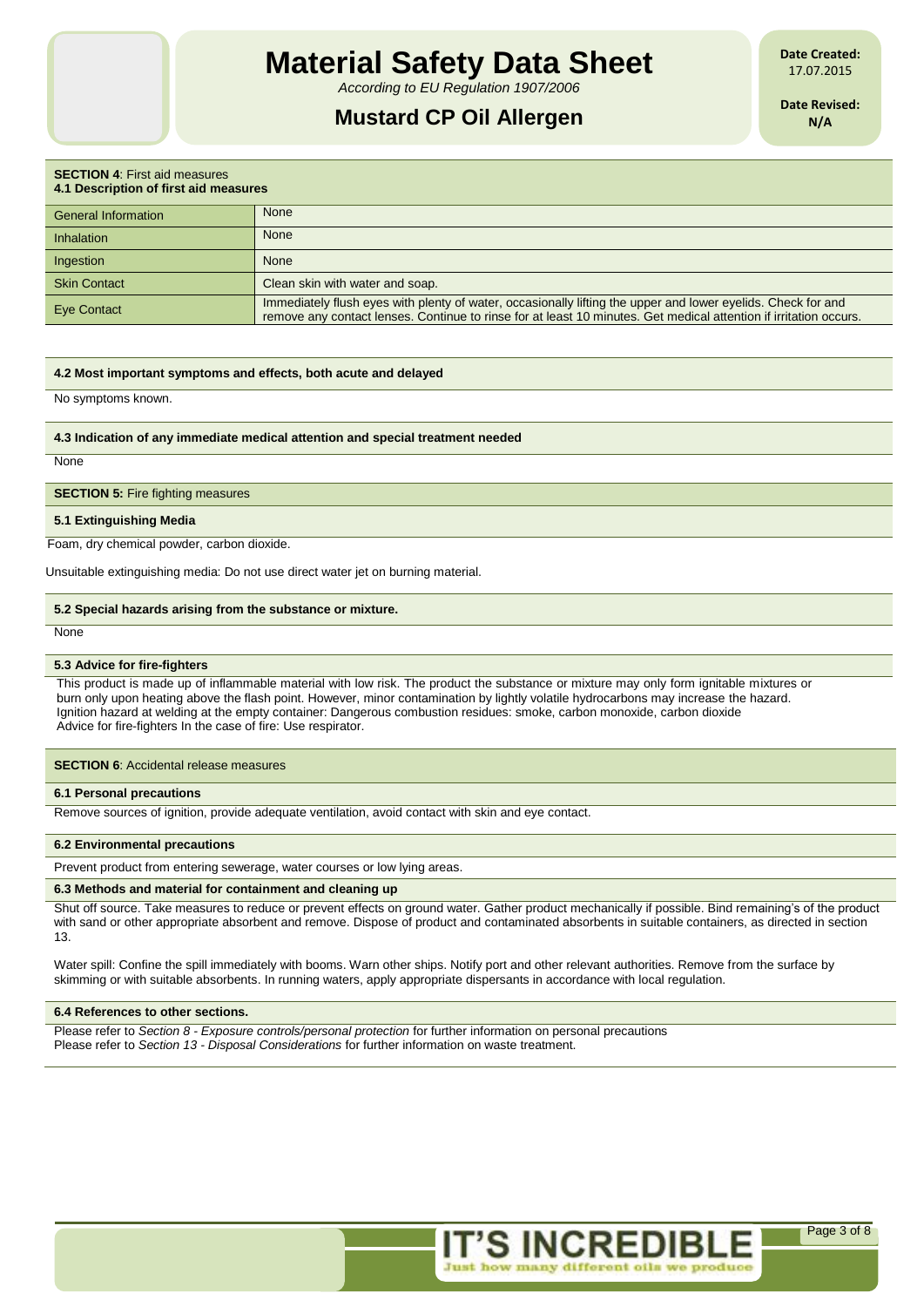*According to EU Regulation 1907/2006*

# **Mustard CP Oil Allergen**

**Date Created:** 17.07.2015

**Date Revised: N/A**

### **SECTION 7: Handling and Storage**

#### **7.1 Precautions for safe handling**

Keep containers leak proof closed and dry. Protect against sun/light. Prevent spills and leakages to avoid slip hazard.

#### **7.2 Conditions for safe storage, including any incompatibilities**

Intrusion into soil to be avoided. Store the product in cool (max. at room temperature) and well-ventilated environment and keep away from sources of ignition. Provide suitable mechanical equipment for the safe handling of drums and heavy packages. Electrical equipment and fittings must comply with local regulations.

| 7.3 Specific end use(s) |
|-------------------------|
|-------------------------|

N/A

**SECTION 8:** Exposure controls/personal protection

## **8.1 Control Parameters**

None

## **8.2 Exposure Controls**

| Eye protection               | <b>YDD</b>                   | No special measures required |
|------------------------------|------------------------------|------------------------------|
| Hand protection              | 11 Pullet                    | No special measures required |
| <b>Respiratory Equipment</b> | No special measures required |                              |
| <b>Hygiene Measures</b>      | No special measures required |                              |
| <b>Engineering Measures</b>  | No special measures required |                              |

#### **SECTION 9**: Physical and chemical properties

#### **9.1 Information on basic physical and chemical properties**

| Appearance                     | Liquid                     |
|--------------------------------|----------------------------|
| Colour                         | Pale yellow to yellow      |
| Odour                          | Weak, fatty                |
| <b>Relative Density</b>        | 0.880-0.92                 |
| Flash Point (°C)               | $>200$                     |
| <b>Refractive Index</b>        | 1.455-1.474                |
| Melting Point (°C)             | N/A                        |
| Boiling Point (°C)             | >350                       |
| <b>Vapour Pressure</b>         | N/A                        |
| Solubility in Water @20°C      | Soluble in oil and ethanol |
| Auto-ignition temperature (°C) | N/A                        |
|                                |                            |

## **9.2 Other information**

N/A

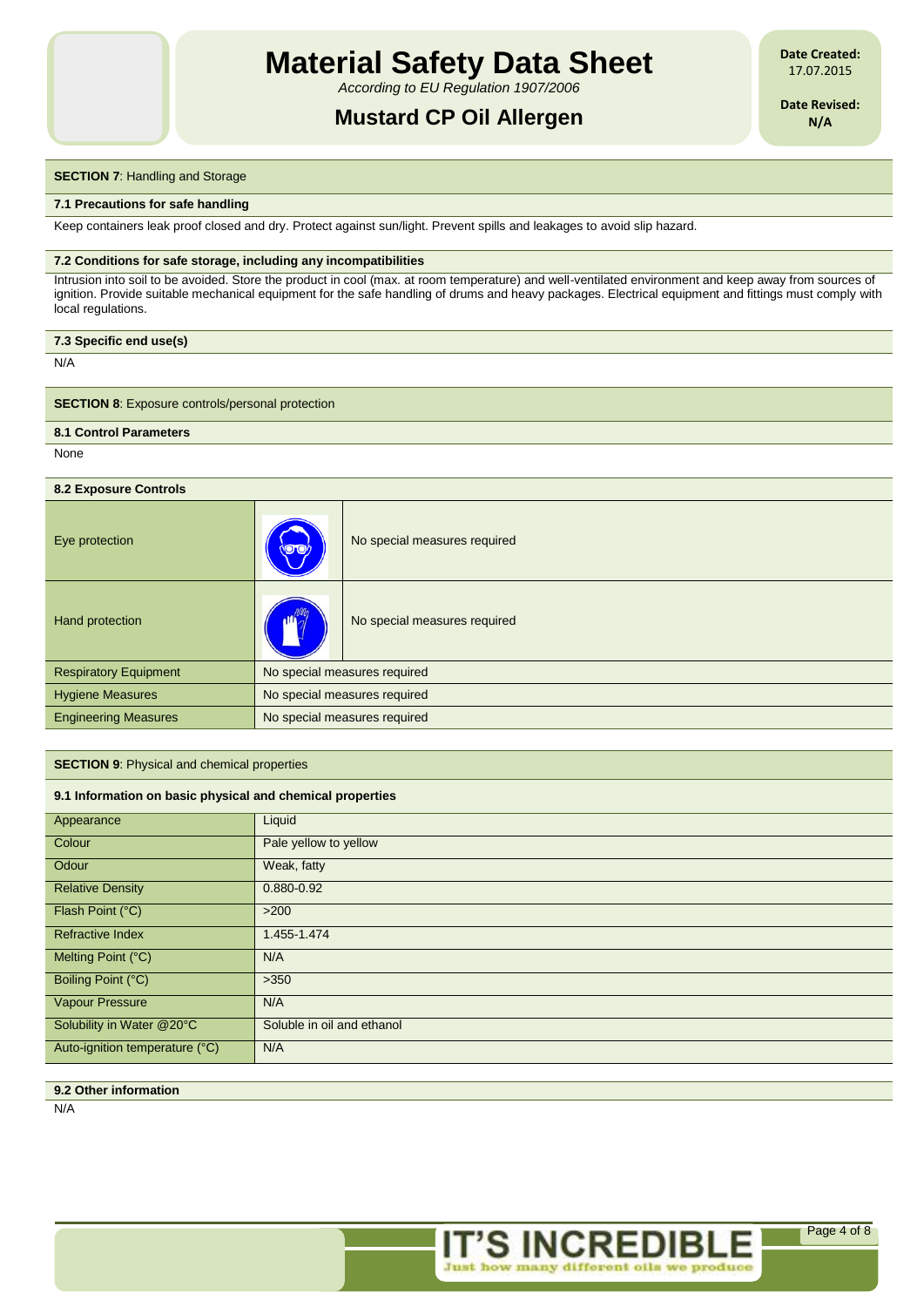*According to EU Regulation 1907/2006*

# **Mustard CP Oil Allergen**

**Date Created:** 17.07.2015

**Date Revised: N/A**

# **SECTION 10:** Stability and reactivity

**10.1 Reactivity**

Oxidation with atmospheric oxygen. Formation of free fatty acids.

#### **10.2 Chemical stability**

Stable under normal temperature conditions.

#### **10.3 Possibility of hazardous reactions**

Reacts with oxidants.

#### **10.4 Conditions to avoid**

Keep away from heat sources, open flames and sunlight.

#### **10.5 Incompatible materials**

Avoid contact with strong oxidants such as liquid chlorine and concentrated oxygen.

#### **10.6 Hazardous decomposition products**

Product does not decompose at proper handling.

### **SECTION 11: Toxicological information**

| 11.1 Information on toxicological effects. |                                                                                                                                                                                       |  |
|--------------------------------------------|---------------------------------------------------------------------------------------------------------------------------------------------------------------------------------------|--|
| Acute toxicity:                            | In compliance with generally accepted uses and quantities are no negative impacts to be expected.<br>LD50 oral: not determined<br>LD50 dermal: not determined<br>LC50: not determined |  |
| Skin corrosion / irritation:               | There is not expected negative impact                                                                                                                                                 |  |
| Serious eye damage/irritation:             | There is not expected negative impact                                                                                                                                                 |  |
| Respiratory or skin sensitisation:         | There is not expected negative impact                                                                                                                                                 |  |
| Germ cell mutagenicity:                    | There is not expected negative impact                                                                                                                                                 |  |
| Carcinogenicity:                           | There is not expected negative impact                                                                                                                                                 |  |
| Reproductive toxicity:                     | There is not expected negative impact                                                                                                                                                 |  |
| STOT-single exposure:                      | There is not expected negative impact                                                                                                                                                 |  |
| STOT-repeated exposure:                    | There is not expected negative impact                                                                                                                                                 |  |
| Aspiration hazard:                         | There is not expected negative impact                                                                                                                                                 |  |
| Other information:                         | N/A                                                                                                                                                                                   |  |

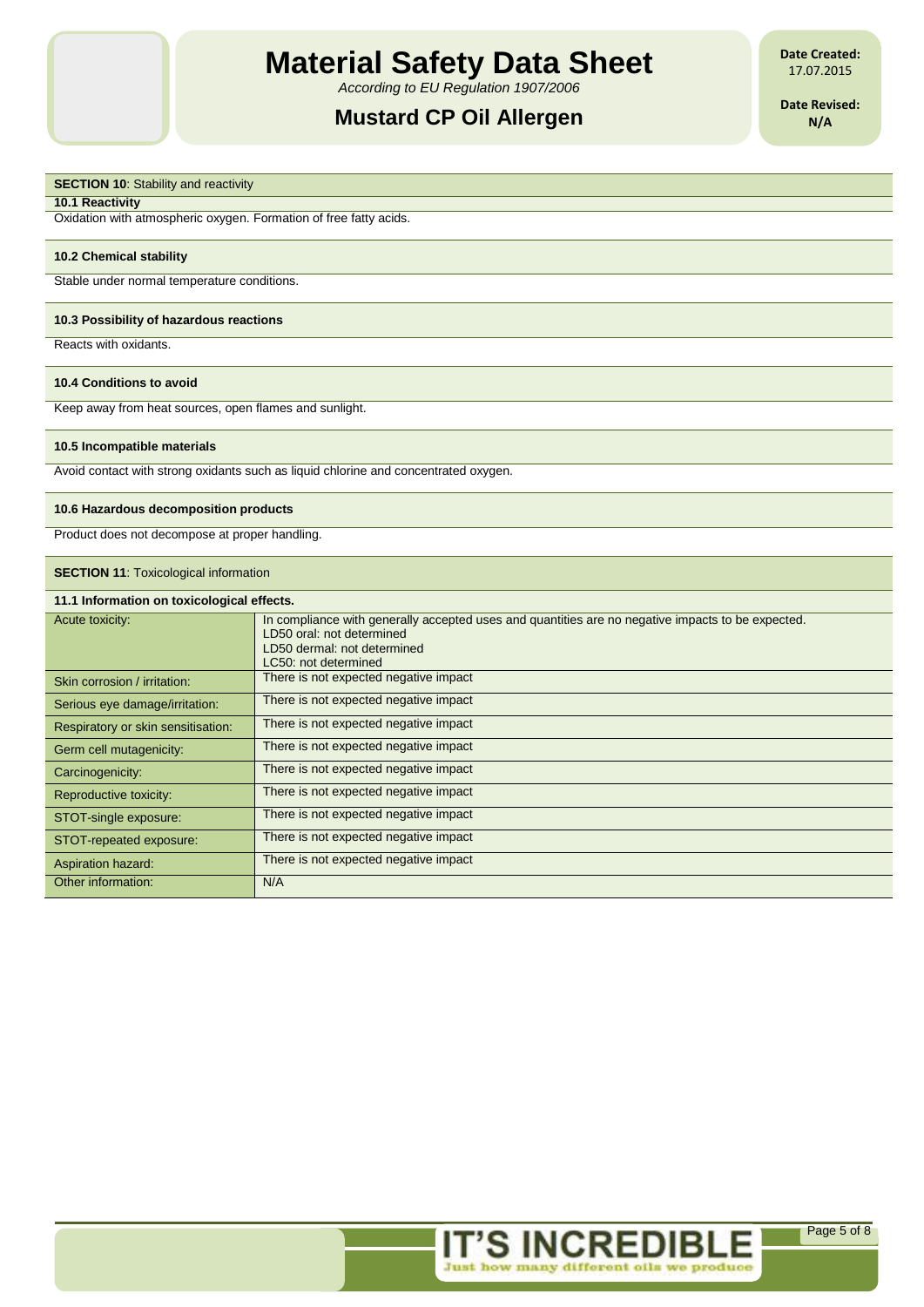*According to EU Regulation 1907/2006*

# **Mustard CP Oil Allergen**

**Date Created:** 17.07.2015

**Date Revised: N/A**

### **SECTION 12: Ecological information**

**12.1 Toxicity**

No information available

## **12.2 Persistence and degradability**

Biologically well degradable

#### **12.3 Bio-accumulative potential**

Possible

# **12.4 Mobility in soil**

No information available

## **12.5 Results of PBT and VPVB assessment**

No information available

#### **12.6 Other adverse effects**

Water hazardous class according to German regulation "wassergefährdende Stoffe (VwVwS" WGK 1

## **SECTION 13: Disposal considerations**

## **13.1 Waste Treatment Methods**

Recommendation: Collect and dispose of waste product at an authorised disposal facility. Product remainders should not intrude in soil or waters.

| <b>SECTION 14: Transport information</b> |     |  |
|------------------------------------------|-----|--|
| <b>Warning Icon</b>                      | N/A |  |
| <b>Proper Shipping Name</b>              | N/A |  |
| UN No. Road                              | N/A |  |
| <b>ADR Class</b>                         | N/A |  |
| Hazard No (ADR)                          | N/A |  |
| <b>Hazchem Code</b>                      | N/A |  |
| <b>UN No. SEA</b>                        | N/A |  |
| <b>IMDG Class</b>                        | N/A |  |
| <b>IMDG Pack Gr.</b>                     | N/A |  |
| <b>EMS</b>                               | N/A |  |
| <b>UN No. AIR</b>                        | N/A |  |
| Air Class                                | N/A |  |
| Air Pack Gr.                             | N/A |  |

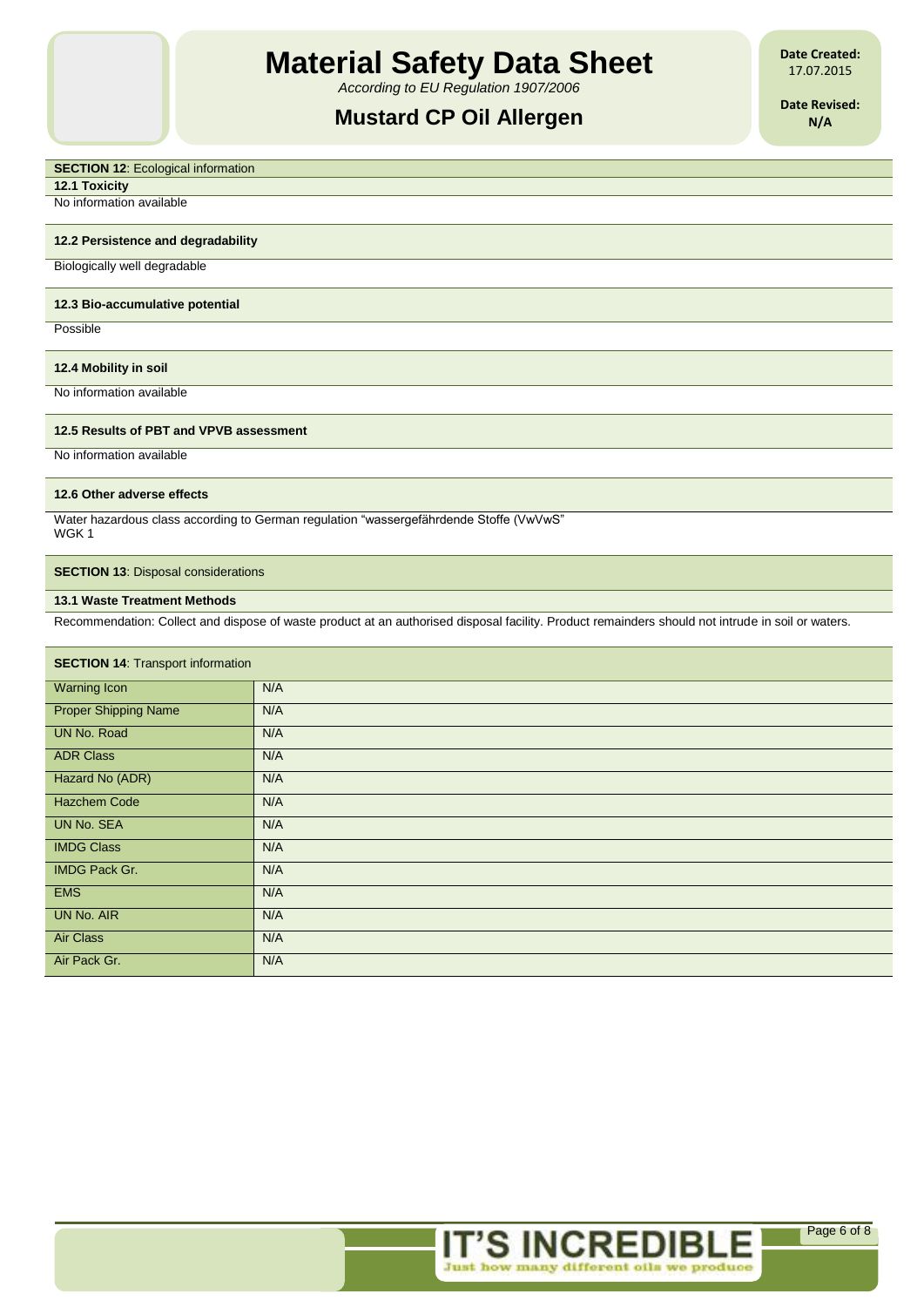*According to EU Regulation 1907/2006*

# **Mustard CP Oil Allergen**

**Date Created:** 17.07.2015

**Date Revised: N/A**

## **SECTION 15: Regulatory information**

#### **15.1 Safety, health and environmental regulations/legislation specific for the substance or mixture**

| <b>EU Directives</b>             | Regulation (EC) No 1907/2006 of the European Parliament and of the Council of 18 <sup>th</sup> Dec 2006 Concerning the<br>Registration, Evaluation, Authorisation and Restriction of Chemicals (REACH), establishing a European<br>Chemicals Agency, amending Directive 199/45/EC and repealing Council Regulation Council Regulation (EEC)<br>No793/93 and Commission Regulation (EC) No 1488/94 as well as Council Directive 76/769/EEC and<br>Commission Directives 91/155/EEC, 93/67/EEC, and 93/105/EEC and 2000/21/EC including amendments. |
|----------------------------------|---------------------------------------------------------------------------------------------------------------------------------------------------------------------------------------------------------------------------------------------------------------------------------------------------------------------------------------------------------------------------------------------------------------------------------------------------------------------------------------------------------------------------------------------------|
| <b>Statutory Instruments</b>     | The Chemicals (Hazard Information and Packaging for Supply Regulations 2009 (S.I. 2009 No 716).                                                                                                                                                                                                                                                                                                                                                                                                                                                   |
| <b>Approved Code of Practice</b> | Classification and Labelling of Substances and Preparations Dangerous for Supply. Safety Data Sheets for<br><b>Substances and Preparations</b>                                                                                                                                                                                                                                                                                                                                                                                                    |
| <b>Guidance Notes</b>            | Workplace Exposure Limits EH40. CHIP for everyone HSG 108.                                                                                                                                                                                                                                                                                                                                                                                                                                                                                        |

#### **15.2 Chemical safety assessment**

An assessment has not been executed as this is not a hazardous material according to article 31 of REACH 1907/2006.

## **SECTION 16: Other information**

Training instructions: Refer to possible hazard before use of this product.

#### **Abbreviations and acronyms:**

| <b>MSDS</b>      | <b>Material Safety Data Sheet</b>                                                                                                                                |  |
|------------------|------------------------------------------------------------------------------------------------------------------------------------------------------------------|--|
| <b>INCI</b>      | International Nomenclature of Cosmetic Ingredients                                                                                                               |  |
| <b>CAS</b>       | <b>Chemical Abstract Service</b>                                                                                                                                 |  |
| <b>IMDG</b>      | International Maritime Code for Dangerous Goods                                                                                                                  |  |
| <b>ADR</b>       | Accord européen sur le transport des marchandises dangereuses par Route (European Agreement concerning<br>the International Carriage of Dangerous Goods by Road) |  |
| <b>RID</b>       | International Carriage of Dangerous Goods by Rail                                                                                                                |  |
| <b>ICAO</b>      | International Civil Aviation Organization                                                                                                                        |  |
| <b>ADN</b>       | International Carriage of Dangerous Goods by Inland Waterways                                                                                                    |  |
| <b>GHS</b>       | Globally Harmonized System of Classification and Labelling of Chemicals                                                                                          |  |
| <b>Trem Card</b> | <b>Transport Emergency Card</b>                                                                                                                                  |  |
| <b>STOT</b>      | <b>Specific Target Organ Toxicity</b>                                                                                                                            |  |
| N/A              | Not Available                                                                                                                                                    |  |

Complies with REACH guidance for SDS as circulated by ECHA 2011.

**Disclaimer This information contained herein is believed to be true and correct at the time of our response. Any views or opinions presented in this document are solely those of the author and do not necessarily represent those of The Kerfoot Group. Neither can we guarantee the accuracy of any of the information or data contained within. It is not, and should not be construed as, a guarantee or warranty, or a part of our contractual or other legal obligations. Disclosure, reproduction or transmission, in whole or in part, without prior written consent of The Kerfoot Group is not permitted.**